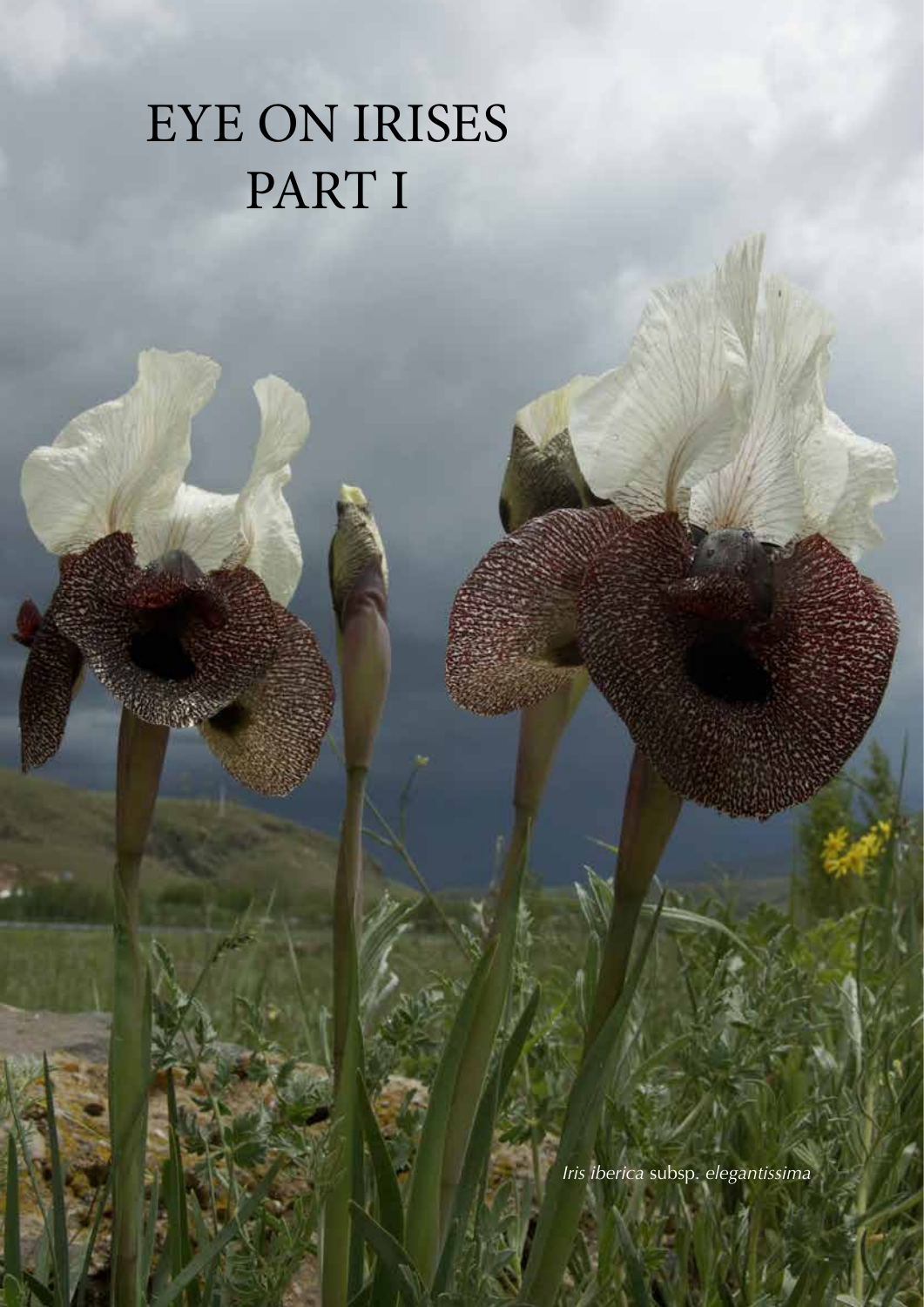

*Iris iberica* subsp*. elegantissima*

Few plants come close to the glamour of irises. They are amongst the most seductively beautiful and appealing on all flowers. What is more they exhibit a tremendous variety of forms and colours and offer the temperate gardener something for just about anywhere. Having said that, perhaps the most flamboyant of all groups within this diverse (and at times) complex genus are the Oncocyclus irises. Their name sounds exotic, but alludes to the rather prosaic fact that their seeds possess a fleshy aril (extra seed covering). Typically, they have outsize flowers, often borne from very modest tufts of leaves and their favourite home is the steppes of central and eastern Turkey and Iran along with adjacent Mediterranean areas of Iraq, Syria and Jordan south to Israel. This features too many species to include here, so I'll stick with Turkey and Armenia (and Iran).

Many of years of searching for plants are sprinkled with vivid memories of first encounters and my first meeting with these fabulous plants was around Lake Van, where suddenly the fluttering white standards of *Iris iberica* subsp. *elegantissima* appeared amongst a stark volcanic landscape of basalt boulders and brooding hills; a seemingly impossible plant. To this day they still grow commonly in places, embellishing the landscape with unmissable flags that are designed to lure pollinating bees to the chocolateveined falls. The lovely wine-red variant *I. i.* subsp. *lycotis* is a rare plant in Turkey (only in the far south-

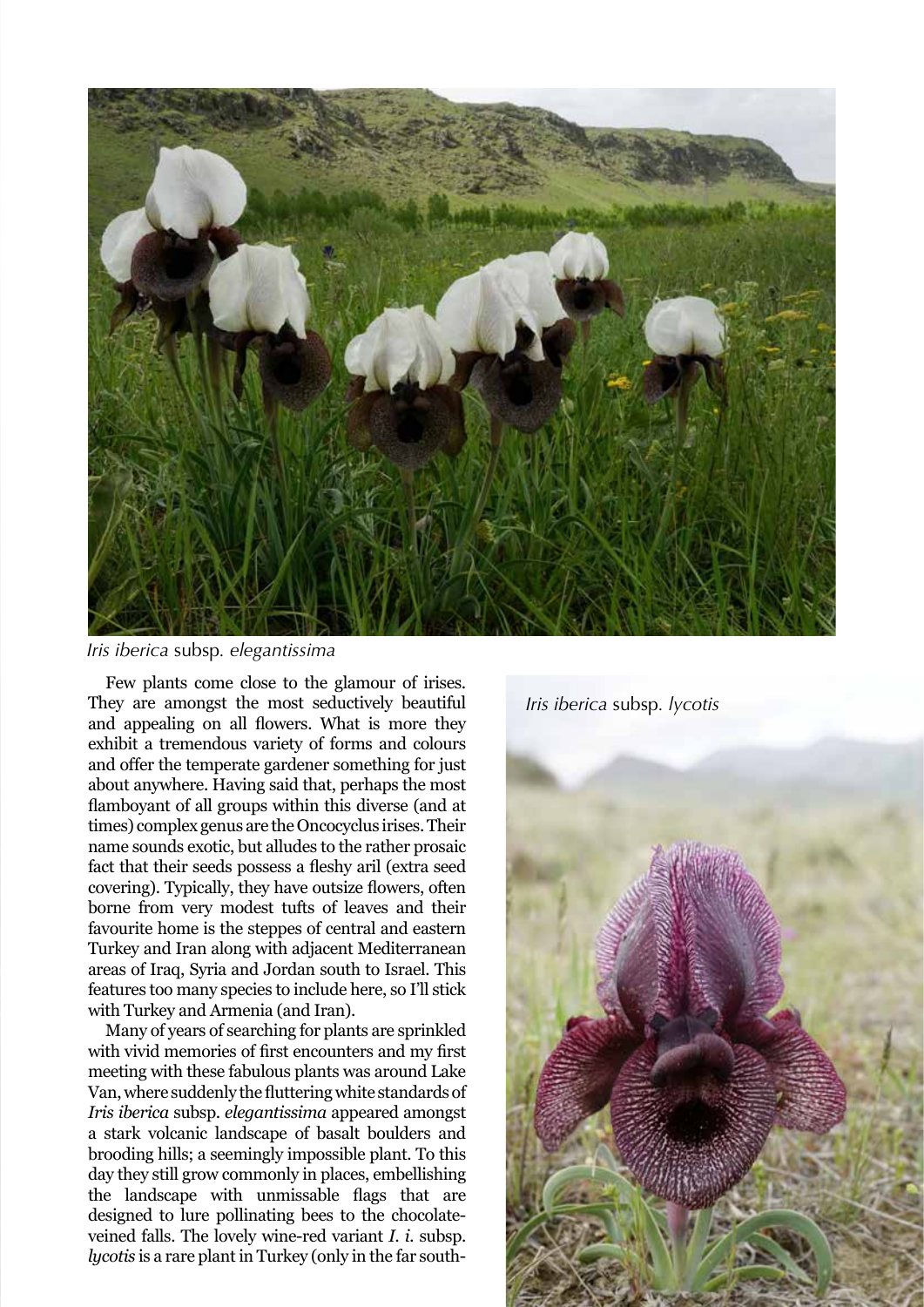

*Iris paradoxa* f. *choschab*





*Iris paradoxa Iris barnumiae*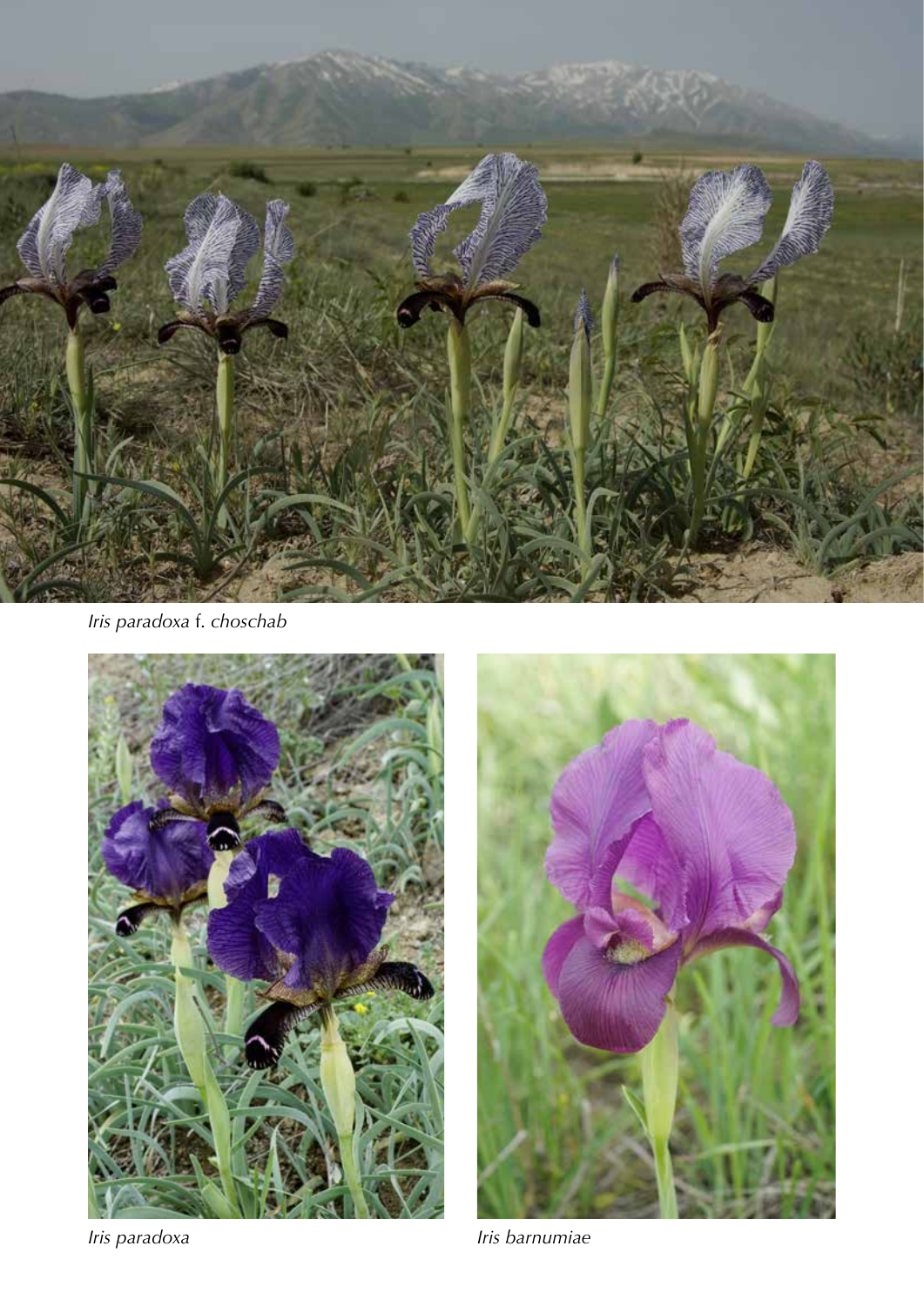

*Iris barnumiae* f*. urmiensis*

east) but can be seen more easily in neighbouring Armenia (relations between these two countries are improving and it may soon be possible to see a veritable feast of irises in one visit). I should mention the new Field Guide to the Plants of Armenia is now available, written by Tamar Galstyan and designed by your truly. Armenia is also where one can find the sumptuous purple standards of *Iris paradoxa*, a distinctive species with much-reduced falls. Across the border in Turkey this species is found as the forma *choschab*, which is white with blue-violet veins. Both variants are stunning. Variation in colour is commonplace with irises and the shift from violet to yellow seen quite often. *Iris barnumiae* appears in two forms; a typical the silky pink-violet coloration and yolkcentred sulphur; forma *urmiensis* (which can also be found in Iran). Finding both in flower at the same time was always tricky, since the yellow form usually flowered two weeks after the violet form.

Other species simply show a lot of variation in the colour, *Iris sari* being a prime exampe. This is by far the most widespread Oncocyclus in Turkey, its' range extending from north of Ankara and across the steppe to Lake Van. Even in one population there may be pinkish, reddish, coppery or near black variants and often forming sizeable clumps. Add to this their propensity for hybridising (with *I. paradoxa*) and there is

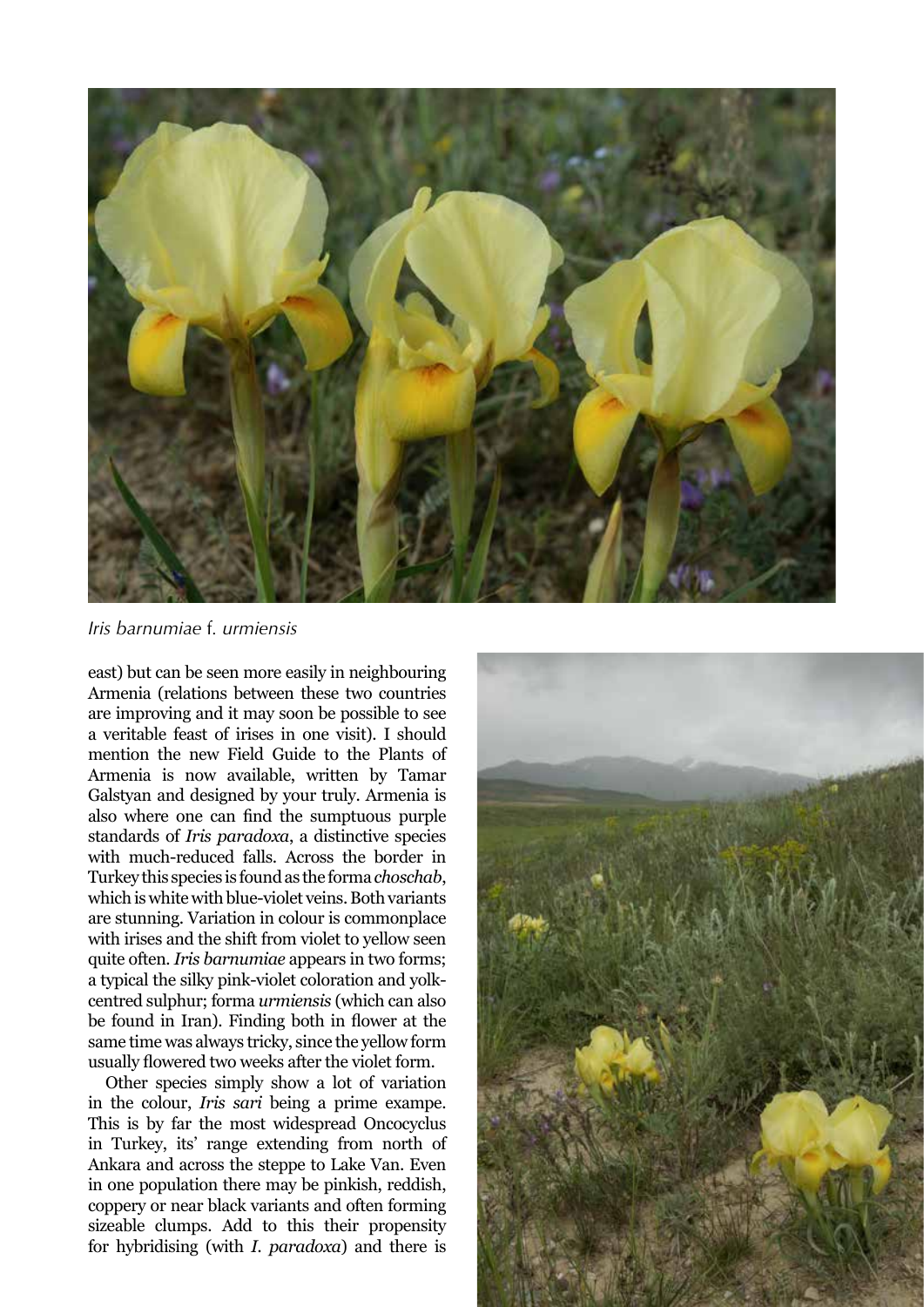